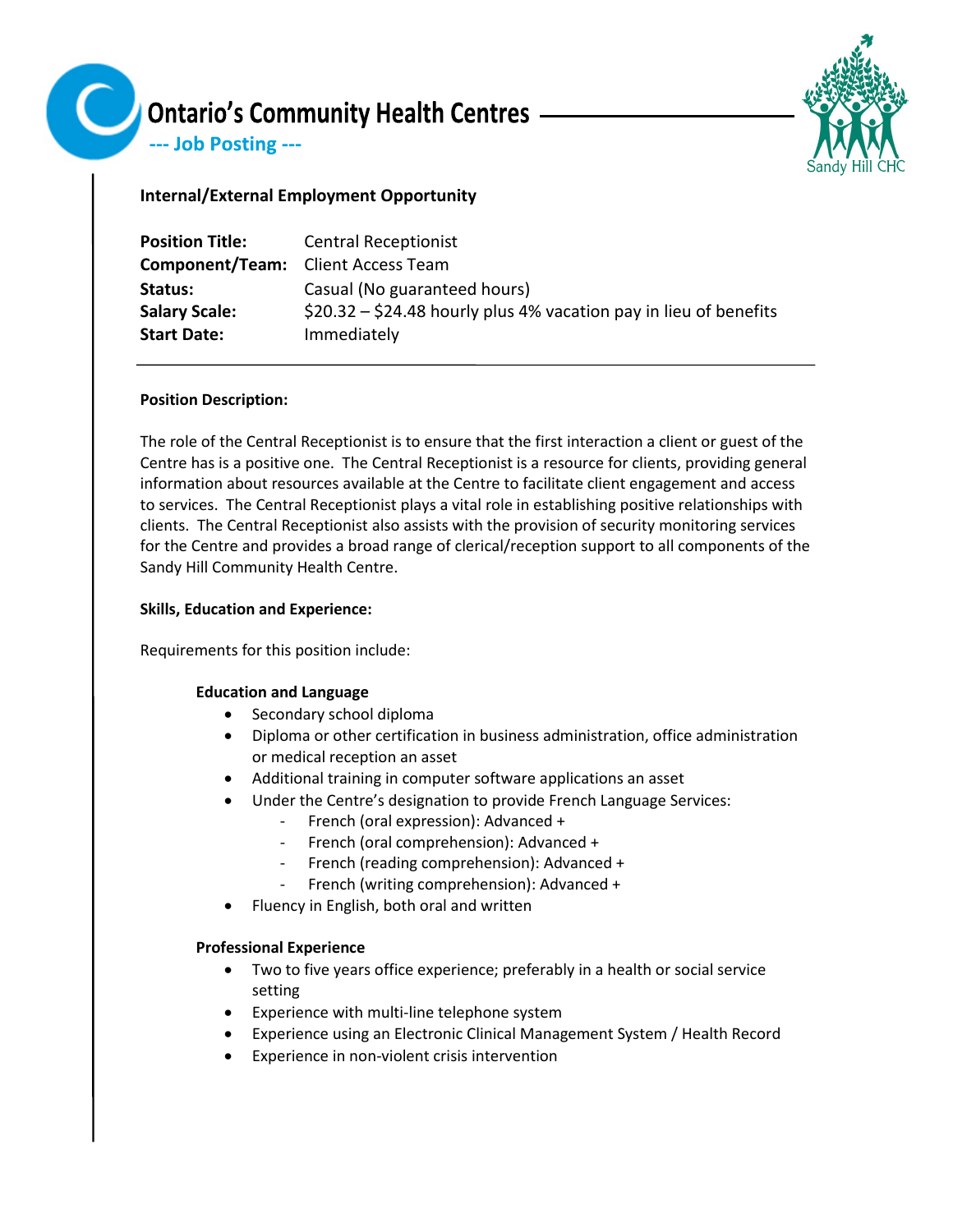### **Knowledge, Skills and Abilities**

- Strong interpersonal, organizational and problem-solving skills
- Ability to work as part of a multi-disciplinary care giving team
- Positive attitude toward street-involved people, people who are HIV+, hep C+, people with substance use disorder and/or mental health issues
- Non-judgmental attitude
- Ability to take initiative and be assertive
- Ability to deal effectively with the public
- Ability to manage difficult client behaviour
- Ability to work under stress with multiple demands and unpredictability in the work day
- Ability to work within the mandate of the Sandy Hill Community Health Centre
- Ability to work within a harm reduction framework
- Ability to work independently, following specific directions with attention to detail
- Proficiency in the use of computers and various software applications
- Demonstrated flexibility, good judgment, initiative, creativity and cooperative team player
- Respects and values the diversity of communities and individuals
- Sensitivity and alertness to signs of a client in crisis
- Effective oral and written communication skills (in person and by telephone)

### **Required Availability**

• The successful candidate must be available to work between 6:30 am and 8:15 pm.

### **Reporting Relationship:**

The Central Receptionist is directly accountable to the Director, Client Access team for the carrying out of his/her duties, and through the Director, Client Access team to the Executive Director.

### **Conditions of Employment:**

Hours of work will be developed in collaboration with the successful candidate to ensure a healthy work-life balance. A schedule of work will be based on the Centre's hours of operation and program requirements.

An offer of employment will be conditional upon the candidate completing a criminal reference check, verification of educational requirement for this position and linguistic profile to the satisfaction of the Sandy Hill Community Health Centre.

Please note that Sandy Hill CHC has a mandatory COVID-19 vaccination policy. All applicants are required to be fully vaccinated against COVID-19 to be considered for employment. An offer of employment will be conditional upon the candidate providing proof of full vaccination. Reasonable accommodations will be considered for individuals with a medical reason or a